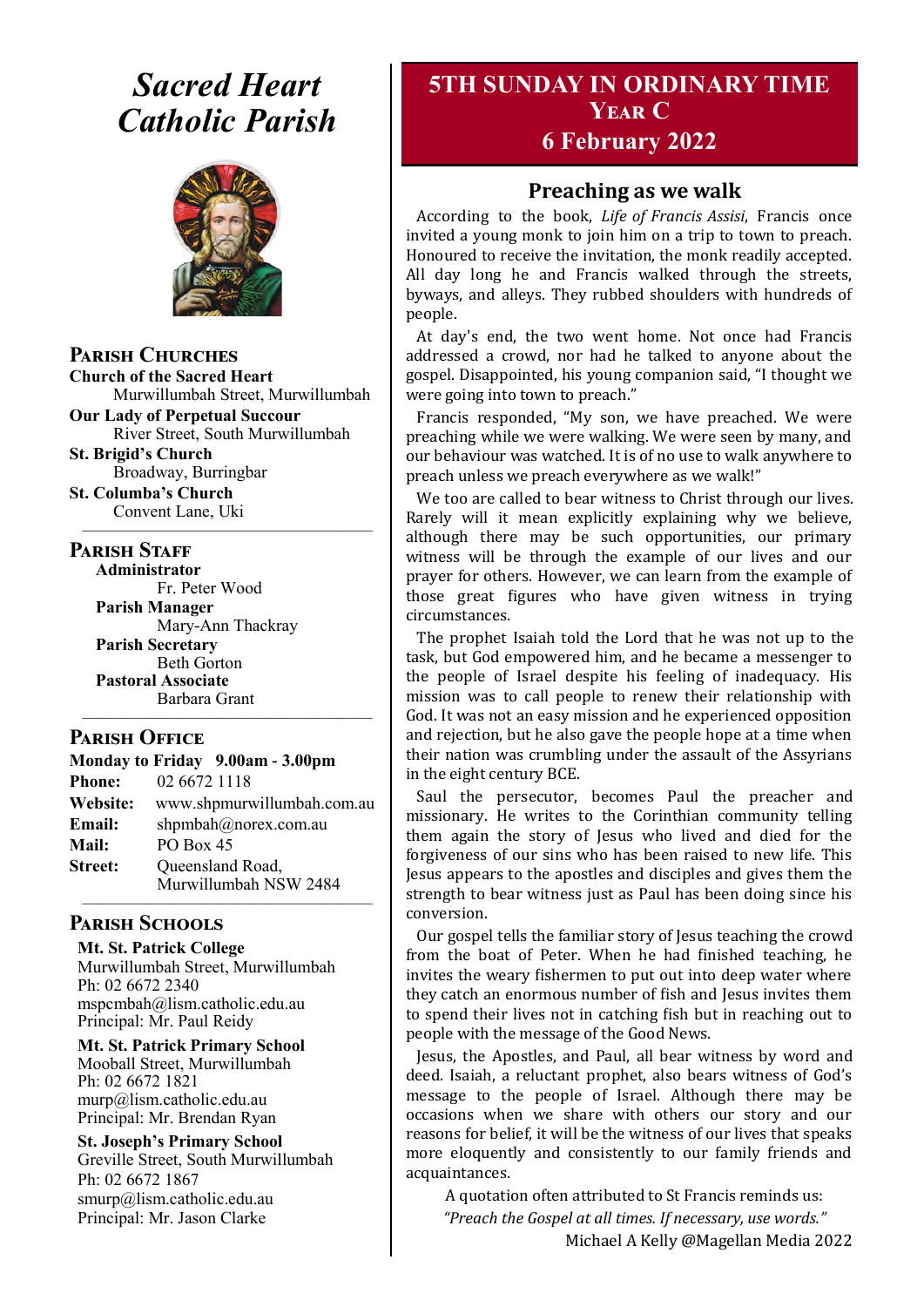# This week in the Parish  $6 - 13$  Feb

| Saturday 5                                                             | 6:00pm - Vigil Mass                                     |
|------------------------------------------------------------------------|---------------------------------------------------------|
| Sunday 6                                                               | 5th SUNDAY in ORDINARY TIME - Year C                    |
|                                                                        | <b>WORD OF GOD SUNDAY</b>                               |
|                                                                        | 8:00 am - Mass                                          |
|                                                                        | 10:00 am - Mass                                         |
| Monday 7                                                               | 9:00 am - Rosary & Prayers (see note below)             |
| Tuesday 8                                                              | 5:00 pm - Baptism Preparation Meeting<br>5:30 pm - Mass |
|                                                                        | 6:30 pm - First Reconciliation Parent Meeting           |
| Wednesday 9                                                            | 5:30 pm - Mass                                          |
| Thursday 10                                                            | NO Mass today                                           |
| Friday 11                                                              | 12:00 pm - Mass                                         |
| Saturday 12                                                            | 6:00pm - Vigil Mass                                     |
| Sunday 13                                                              | 6th SUNDAY in ORDINARY TIME - Year C                    |
|                                                                        | 8:00 am - Mass                                          |
|                                                                        | 10:00 am - Mass                                         |
|                                                                        | 12 noon - Baptism                                       |
| The Sacred Heart Prayer Chapel is open for private prayer each weekday |                                                         |

from 9 am - 3 pm



RECONCILIATION Saturday: 5.30 pm - 5.50 pm Sunday: 8.30 am - 8.50 am

**Wednesday Word**

Copies of Wednesday Word, with this weekend's readings, are available for you in the Church.

## **Please Pray For:**

#### **Recently Deceased**:

Guilio Battacio, Guillier Inojales, Michael Burke, Jan Weaver, Janice Paine **Anniversaries:** 

Anne Manning

**Those Who Are Sick:**  Ursula Dowling, Fr Anthony Lemon, James Wallace

*Readings for this Sunday and next week:*  **5TH SUNDAY ORDINARY TIME - Year C** Is 6:1-8; 1 Cor 15:1-11; Lk 5:1-11 **6TH SUNDAY ORDINARY TIME - Year C** Jer 17:5-8; 1 Cor 15:12, 16-20; Lk 6:17, 20-26

## **Reading Roster | YEAR C**

**5/6 Feb | 5th Sunday Ordinary Time** 

- 6 pm Barbara Brodbeck
- 8 am Barbara Cook

10 am - Lorraine Green

#### **12/13 Feb | 6th Sunday Ordinary Time**

6 pm - Lisa Dusi-Fox

- 8 am Philomena Zambelli
- 10 am Mary-Ann Thackray

#### **Acknowledgement of Country**

*We would like to acknowledge the Bundjalung people who are the Traditional Owners of this land on which we gather and pray today. We pay our respects to the Elders past, present and emerging, and extend that respect to other Aboriginal and Torres Strait Islander people past, present and emerging.* 

**Rosary & Prayers** for God's Precious Infants and the Unborn Child - Monday 7 February - 9am - Sacred Heart Church.

Pregnancy Help Line: 1300 139 313

#### **Catholic Men's Group**

February morning tea Wed 16 Feb | 10:00 am Murwillumbah Services Club Enquiries: Alex Lever 0458 817 021

#### **All Men Are Welcome**

*Wearing of masks is mandatory* 

## **Sacrament of Reconciliation**

**During Term One a number of children from our parish will be preparing for the Sacrament of Reconciliation.** 

#### *There will be Parent Information Meeting this Tuesday 8 February at 6:30pm in the Sacred Heart Church.*

**Welcome and Instruction for this Sacrament will take place at all weekend Masses next weekend, 12/13 February.** 

**First Reconciliation will take place during their Retreat Day, on Friday 11 March at the Parish Meeting Centre**.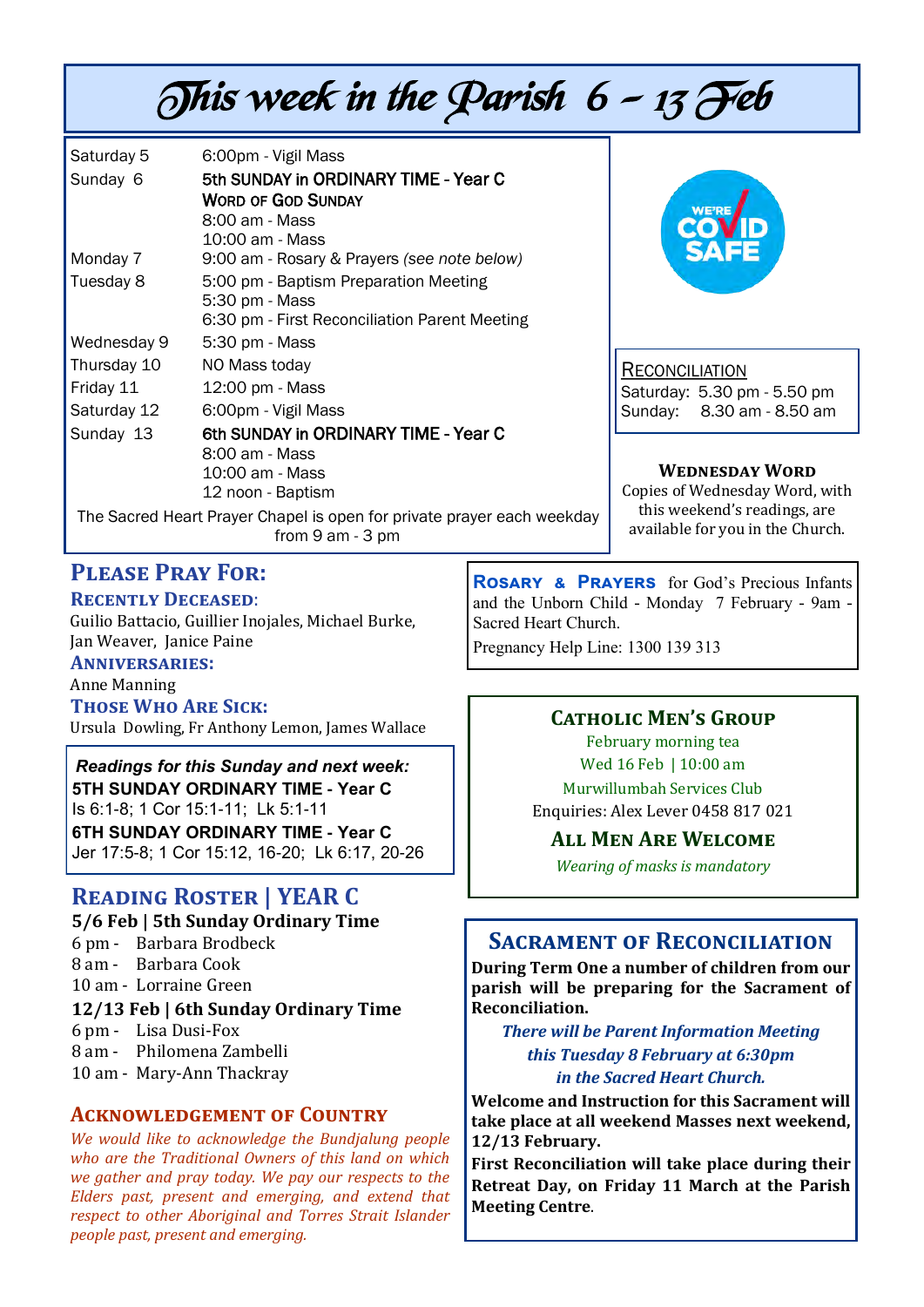## **WORD OF GOD SUNDAY**

This weekend, the Church in Australia celebrates Word of God Sunday, which was instituted by Pope Francis in 2019 in his [apostolic letter,](http://www.vatican.va/content/francesco/en/motu_proprio/documents/papa-francesco-motu-proprio-20190930_aperuit-illis.html) *Aperuit Illis*. The letter encouraged the celebration, study and dissemination of the Word of God.

In his [homily](https://www.vatican.va/content/francesco/en/homilies/2022/documents/20220123_omelia-domenicadellaparoladidio.html) for this year's Word of God Sunday, Pope Francis reminded the faithful that at the heart of the life of God's holy people and the journey of faith is God and his word.

'Everything started with the word that God spoke to us. In Christ, his eternal Word, the Father "chose us before the foundation of the world". By that Word, he created the universe: "he spoke, and it came to be",' the Holy Father said.

## **WORLD DAY OF THE SICK**

*"Be merciful, even as your Father is merciful"*  (Lk 6:36).

February 11 is World Day of the Sick, an observation started by Pope John Paul II as a way for believers to offer prayers for those suffering from illnesses. The day coincides with the commemoration of Our Lady of Lourdes.

People around the world take the time to pray for the sick and for those who work very hard to alleviate the sufferings of the sick on this day. Faith organisations mark this day especially to provide the sick with medicines, food, and spiritual guidance.

*As we remember and pray for all those who are sick in this world, we call to mind our mission as men and women who have committed our varied gifts and talents to helping our brothers and sisters who suffer all forms of illness. Let us not forget the many steps along the way to healing. Let us be gentle with ourselves when we find that we too have become ill.* 

*Amen.* 

## **An Update | Fr Anthony**

After 3 months in hospital, Fr Anthony will move in the near future from acute care in Brisbane to a rehabilitation unit. Fr Anthony is able to stand unaided for a short time, and walk a short distance with aids. He can sit for short periods of time (no longer than an hour at a time at the moment). He is making great progress considering the complex nature of his surgery in November. Fr Anthony will undergo further cancer treatment in the coming months. He is well in himself and sends his love and greetings to you all. He is grateful to everyone for their continued thoughts and prayers, cards and letters. Your support has been very important to him in his recovery. Thank you.

In consultation with his medical team and with Bishop Greg, Fr Anthony hopes to be able to return to active parish ministry in January 2023.

#### **Fr Peter Karam | Retirement**

Having recently turned 80, Fr Peter Karam will retire from Parish ministry on 28 February. Fr Peter has worked tirelessly in the Diocese for 55 years, most recently as Parish Priest of Our Lady Help of Christians South Lismore. Many parishioners will remember Fr Peter Karam from his time in Murwillumbah in the 1970's. Fr Peter was Assistant Priest in Murwillumbah from March 1970 until October 1975 and was instrumental in the renovations in Sacred Heart Church following the Second Vatican Council and also for overseeing the construction of the Mt St Patrick multi-storey Primary School and Regional High School library. We wish Fr Peter all the best for his retirement and ask that you keep him in your prayers as begins the next stage of his life in retirement.

#### **Filipino Special Disaster Appeal**

Thank you to everyone who has contributed to this special appeal. Donations on the weekend of 30-31 January totaled \$2,829.25. Donations may still be made care of the parish office. Thank you.

## **2022 Lenten Programme 'Remember'**

**Remember** is published by the Diocese of Wollongong and designed as a six-week Lenten resource for individual, small groups, staff reflections and families.

It also includes daily reflections from Ash Wednesday to Easter Sunday.

Short daily reflections and longer-form Sunday reflections, questions and prayer - perfect for individual devotional reading.

Lenten books have arrived and are available at the Parish Office and the Sacred Heart Church - \$10.00.